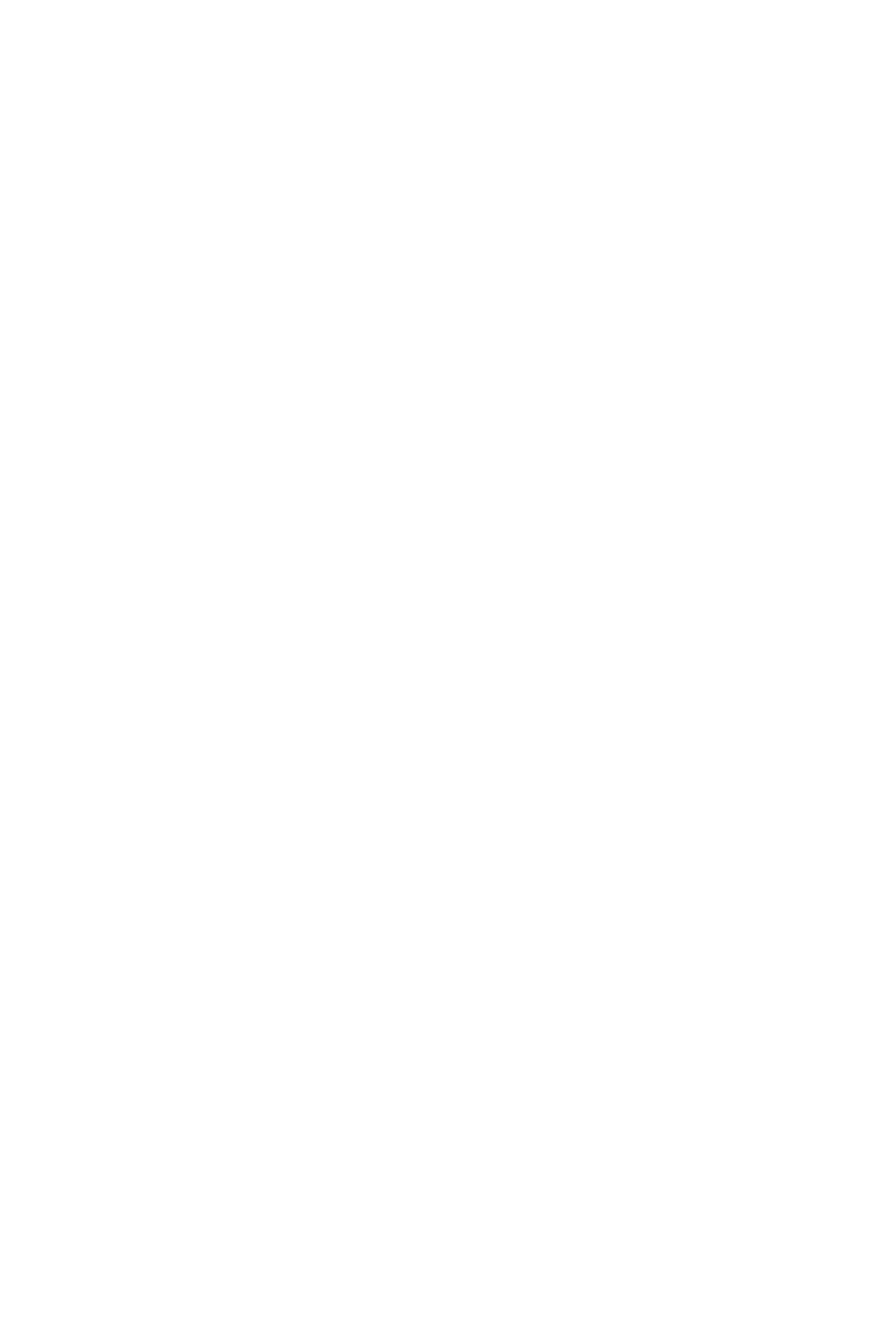# **THE FAIR DEBT COLLECTION PRACTICES ACT**

As Amended by Public Law 104-208, 110 Stat. 3009 (Sept. 30, 1996)

#### An Act

| To amend the Consumer Credit Protection Act to prohibit | Sept. 20, 1977 |  |
|---------------------------------------------------------|----------------|--|
| abusive practices by debt collectors.                   | [H.R. 5294]    |  |

*Be it enacted by the Senate and House of Representatives of the United States of America in Congress assembled*, That the Consumer Credit Protection Act (15 U.S.C. 1601 et seq.) is amended by adding at the end thereof the following new title:

**Consumer Credit Protection Act, amendments**

## **TITLE VIII - DEBT COLLECTION PRACTICES**

**Fair Debt Collection Practices Act**

Sec.

- 801. Short title
- 802. Congressional findings and declaration of purpose
- 803. Definitions
- 804. Acquisition of location information
- 805. Communication in connection with debt collection
- 806. Harassment or abuse
- 807. False or misleading representations
- 808. Unfair practices
- 809. Validation of debts
- 810. Multiple debts
- 811. Legal actions by debt collectors
- 812. Furnishing certain deceptive forms
- 813. Civil liability
- 814 Administrative enforcement
- 815. Reports to Congress by the Commission
- 816. Relation to State laws
- 817. Exemption for State regulation
- 818. Effective date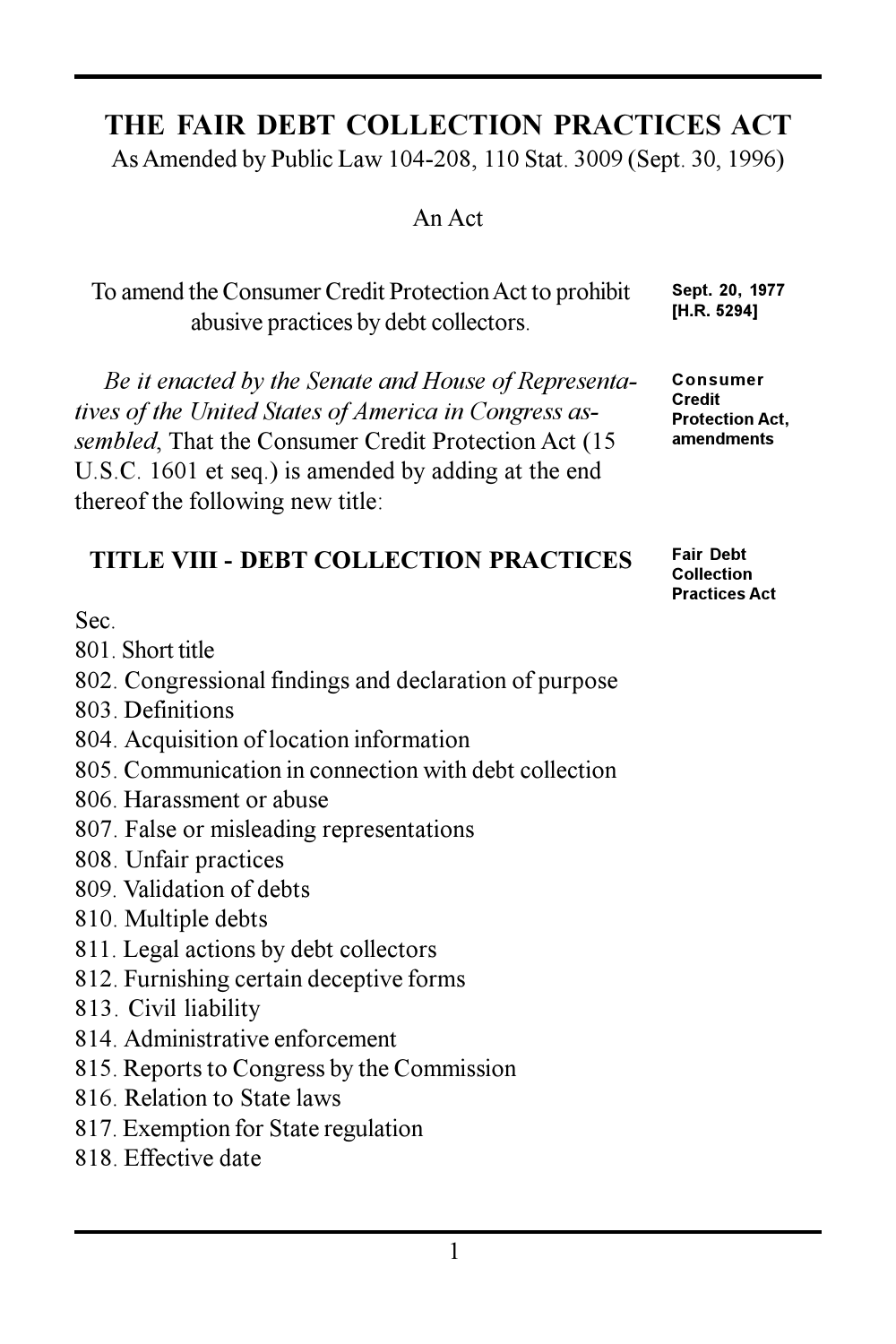| <b>15 USC 1601</b><br>note | § 801. Short Title<br>This title may be cited as the "Fair Debt Collection"<br>Practices Act."                                                                                                                                                                                                                                                                                                                                                                                                                                                                                                                                                                                                                                                                                                                                                                                                                                                                                                                                                                                                                                                                                                                                                                                                                                         |
|----------------------------|----------------------------------------------------------------------------------------------------------------------------------------------------------------------------------------------------------------------------------------------------------------------------------------------------------------------------------------------------------------------------------------------------------------------------------------------------------------------------------------------------------------------------------------------------------------------------------------------------------------------------------------------------------------------------------------------------------------------------------------------------------------------------------------------------------------------------------------------------------------------------------------------------------------------------------------------------------------------------------------------------------------------------------------------------------------------------------------------------------------------------------------------------------------------------------------------------------------------------------------------------------------------------------------------------------------------------------------|
| <b>15 USC 1692</b>         | § 802. Congressional findings and declaration of<br>purpose<br>(a) There is abundant evidence of the use of abusive,<br>deceptive, and unfair debt collection practices by<br>many debt collectors. Abusive debt collection prac-<br>tices contribute to the number of personal bankrupt-<br>cies, to marital instability, to the loss of jobs, and to<br>invasions of individual privacy.<br>(b) Existing laws and procedures for redressing these<br>injuries are inadequate to protect consumers.<br>(c) Means other than misrepresentation or other abusive<br>debt collection practices are available for the effective<br>collection of debts.<br>(d) Abusive debt collection practices are carried on to a<br>substantial extent in interstate commerce and through<br>means and instrumentalities of such commerce. Even<br>where abusive debt collection practices are purely<br>intrastate in character, they nevertheless directly affect<br>interstate commerce.<br>(e) It is the purpose of this title to eliminate abusive debt<br>collection practices by debt collectors, to insure that<br>those debt collectors who refrain from using abusive<br>debt collection practices are not competitively disad-<br>vantaged, and to promote consistent State action to<br>protect consumers against debt collection abuses. |
| 15 USC 1692a<br>§ 801      | § 803. Definitions<br>As used in this title—<br>(1) The term "Commission" means the Federal Trade<br>Commission.<br>(2) The term "communication" means the conveying<br>of information regarding a debt directly or indirectly<br>15 USC 1601 note                                                                                                                                                                                                                                                                                                                                                                                                                                                                                                                                                                                                                                                                                                                                                                                                                                                                                                                                                                                                                                                                                     |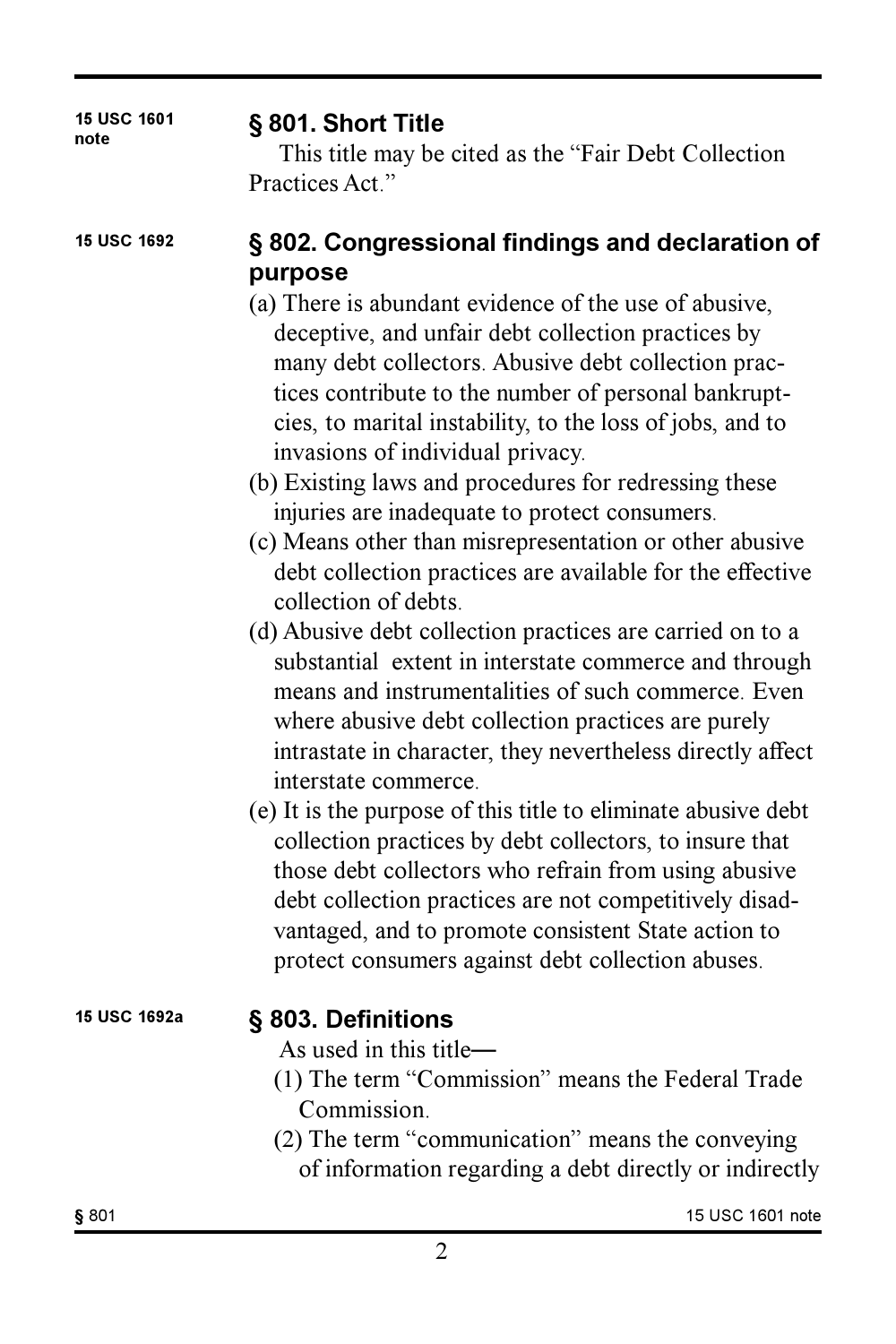to any person through any medium.

- $(3)$  The term "consumer" means any natural person obligated or allegedly obligated to pay any debt.
- $(4)$  The term "creditor" means any person who offers or extends credit creating a debt or to whom a debt is owed, but such term does not include any person to the extent that he receives an assignment or transfer of a debt in default solely for the purpose of facilitating collection of such debt for another.
- $(5)$  The term "debt" means any obligation or alleged obligation of a consumer to pay money arising out of a transaction in which the money, property, insurance or services which are the subject of the transaction are primarily for personal, family, or household purposes, whether or not such obligation has been reduced to judgment.
- $(6)$  The term "debt collector" means any person who uses any instrumentality of interstate commerce or the mails in any business the principal purpose of which is the collection of any debts, or who regularly collects or attempts to collect, directly or indirectly, debts owed or due or asserted to be owed or due another. Notwithstanding the exclusion provided by clause (F) of the last sentence of this paragraph, the term includes any creditor who, in the process of collecting his own debts, uses any name other than his own which would indicate that a third person is collecting or attempting to collect such debts. For the purpose of section 808(6), such term also includes any person who uses any instrumentality of interstate commerce or the mails in any business the principal purpose of which is the enforcement of security interests. The term does not include
	- (A) any officer or employee of a creditor while, in the name of the creditor, collecting debts for such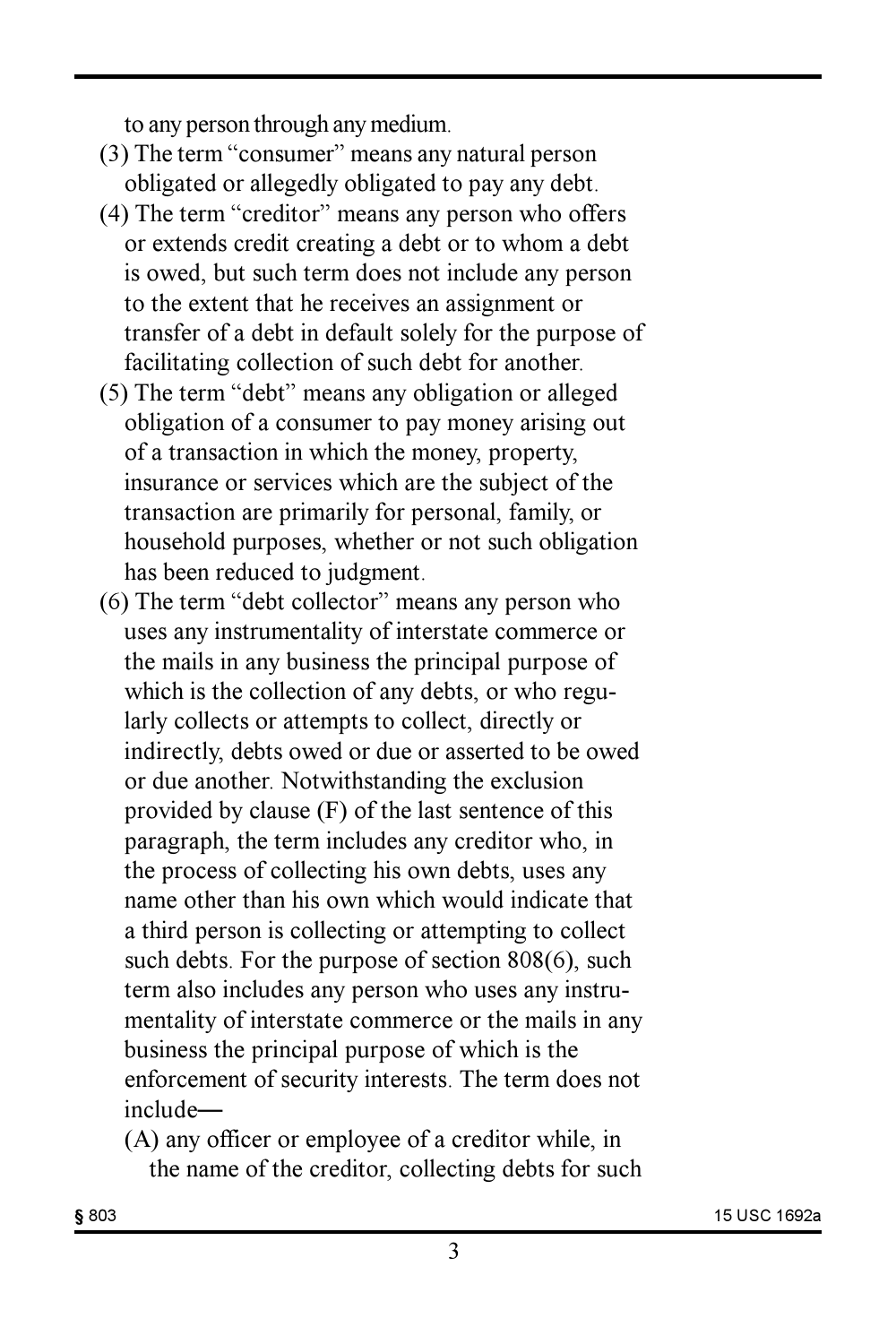creditor;

- (B) any person while acting as a debt collector for another person, both of whom are related by common ownership or affiliated by corporate control, if the person acting as a debt collector does so only for persons to whom it is so related or affiliated and if the principal business of such person is not the collection of debts;
- (C) any officer or employee of the United States or any State to the extent that collecting or attempting to collect any debt is in the performance of his official duties;
- (D) any person while serving or attempting to serve legal process on any other person in connection with the judicial enforcement of any debt;
- (E) any nonprofit organization which, at the request of consumers, performs bona fide consumer credit counseling and assists consumers in the liquidation of their debts by receiving payments from such consumers and distributing such amounts to creditors; and
- (F) any person collecting or attempting to collect any debt owed or due or asserted to be owed or due another to the extent such activity (i) is incidental to a bona fide fiduciary obligation or a bona fide escrow arrangement; (ii) concerns a debt which was originated by such person; (iii) concerns a debt which was not in default at the time it was obtained by such person; or (iv) concerns a debt obtained by such person as a secured party in a commercial credit transaction involving the creditor.
- $(7)$  The term "location information" means a consumer's place of abode and his telephone number at such place, or his place of employment. (8) The term "State" means any State, territory, or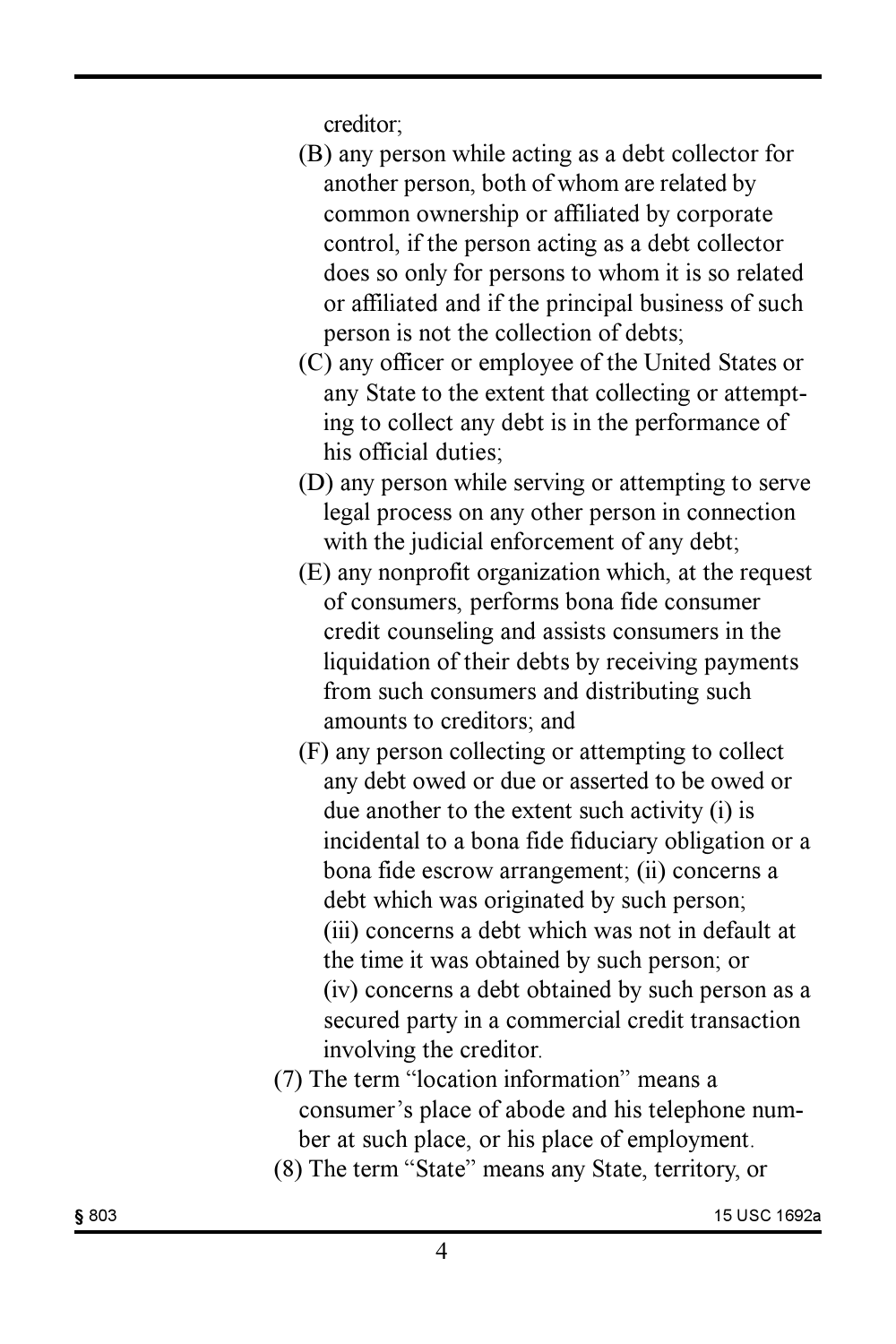possession of the United States, the District of Columbia, the Commonwealth of Puerto Rico, or any political subdivision of any of the foregoing.

# **§ 804. Acquisition of location information**

Any debt collector communicating with any person other than the consumer for the purpose of acquiring location information about the consumer shall

- (1) identify himself, state that he is confirming or correcting location information concerning the consumer, and, only if expressly requested, identify his employer;
- (2) not state that such consumer owes any debt;
- (3) not communicate with any such person more than once unless requested to do so by such person or unless the debt collector reasonably believes that the earlier response of such person is erroneous or incomplete and that such person now has correct or complete location information;
- (4) not communicate by post card;
- (5) not use any language or symbol on any envelope or in the contents of any communication effected by the mails or telegram that indicates that the debt collector is in the debt collection business or that the communication relates to the collection of a debt; and
- (6) after the debt collector knows the consumer is represented by an attorney with regard to the subject debt and has knowledge of, or can readily ascertain, such attorney's name and address, not communicate with any person other than that attorney, unless the attorney fails to respond within a reasonable period of time to the communication from the debt collector.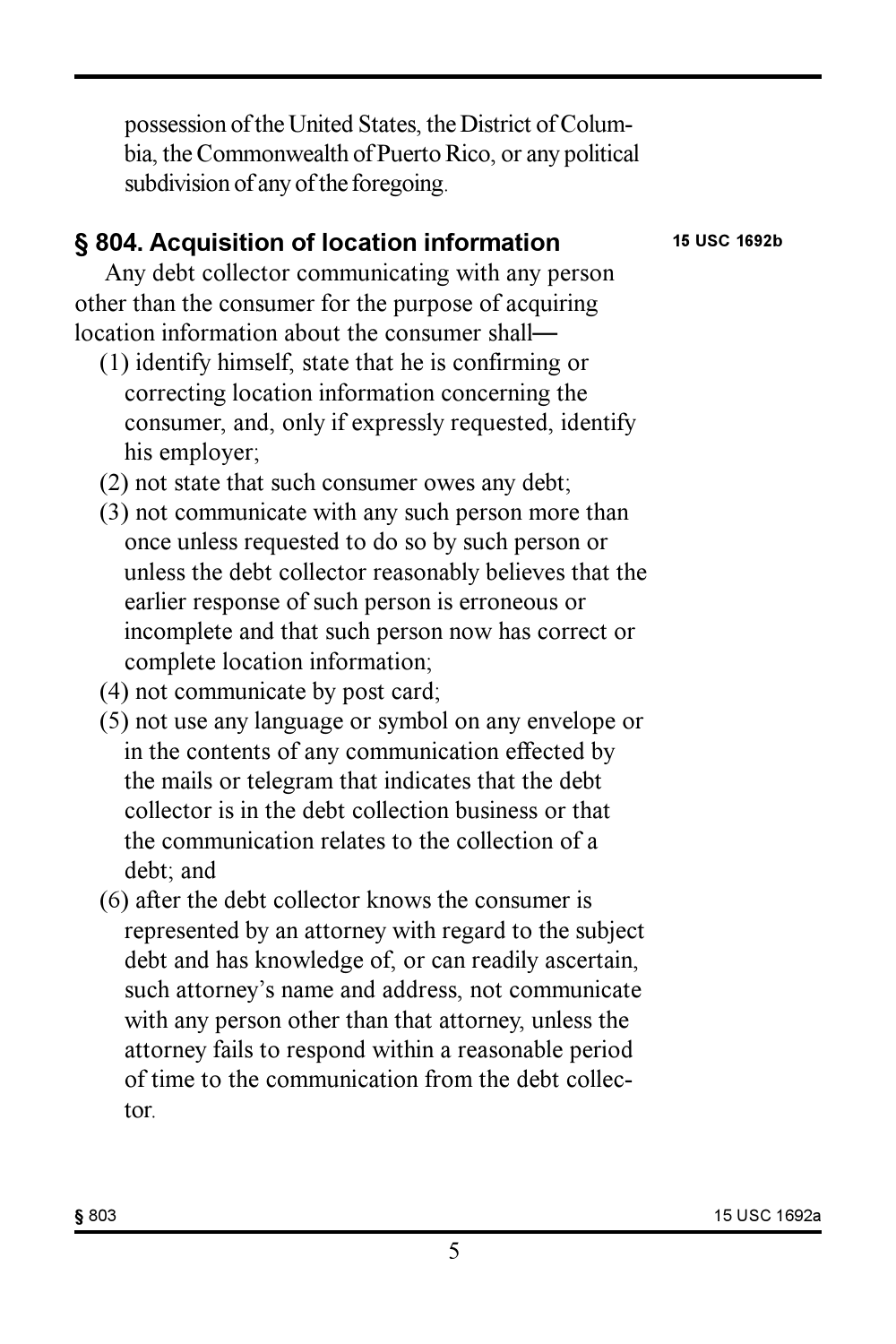#### **§ 805. Communication in connection with debt collection 15 USC 1692c**

- (a) COMMUNICATION WITH THE CONSUMER GENERALLY. Without the prior consent of the consumer given directly to the debt collector or the express permission of a court of competent jurisdiction, a debt collector may not communicate with a consumer in connection with the collection of any debt
	- (1) at any unusual time or place or a time or place known or which should be known to be inconvenient to the consumer. In the absence of knowledge of circumstances to the contrary, a debt collector shall assume that the convenient time for communicating with a consumer is after 8 o'clock antimeridian and before 9 o'clock postmeridian, local time at the consumer's location;
	- (2) if the debt collector knows the consumer is represented by an attorney with respect to such debt and has knowledge of, or can readily ascertain, such attorney's name and address, unless the attorney fails to respond within a reasonable period of time to a communication from the debt collector or unless the attorney consents to direct communication with the consumer; or
	- $(3)$  at the consumer's place of employment if the debt collector knows or has reason to know that the consumer's employer prohibits the consumer from receiving such communication.
- (b) COMMUNICATION WITH THIRD PARTIES. Except as provided in section 804, without the prior consent of the consumer given directly to the debt collector, or the express permission of a court of competent jurisdiction, or as reasonably necessary to effectuate a postjudgment judicial remedy, a debt collector may not communicate, in connection with the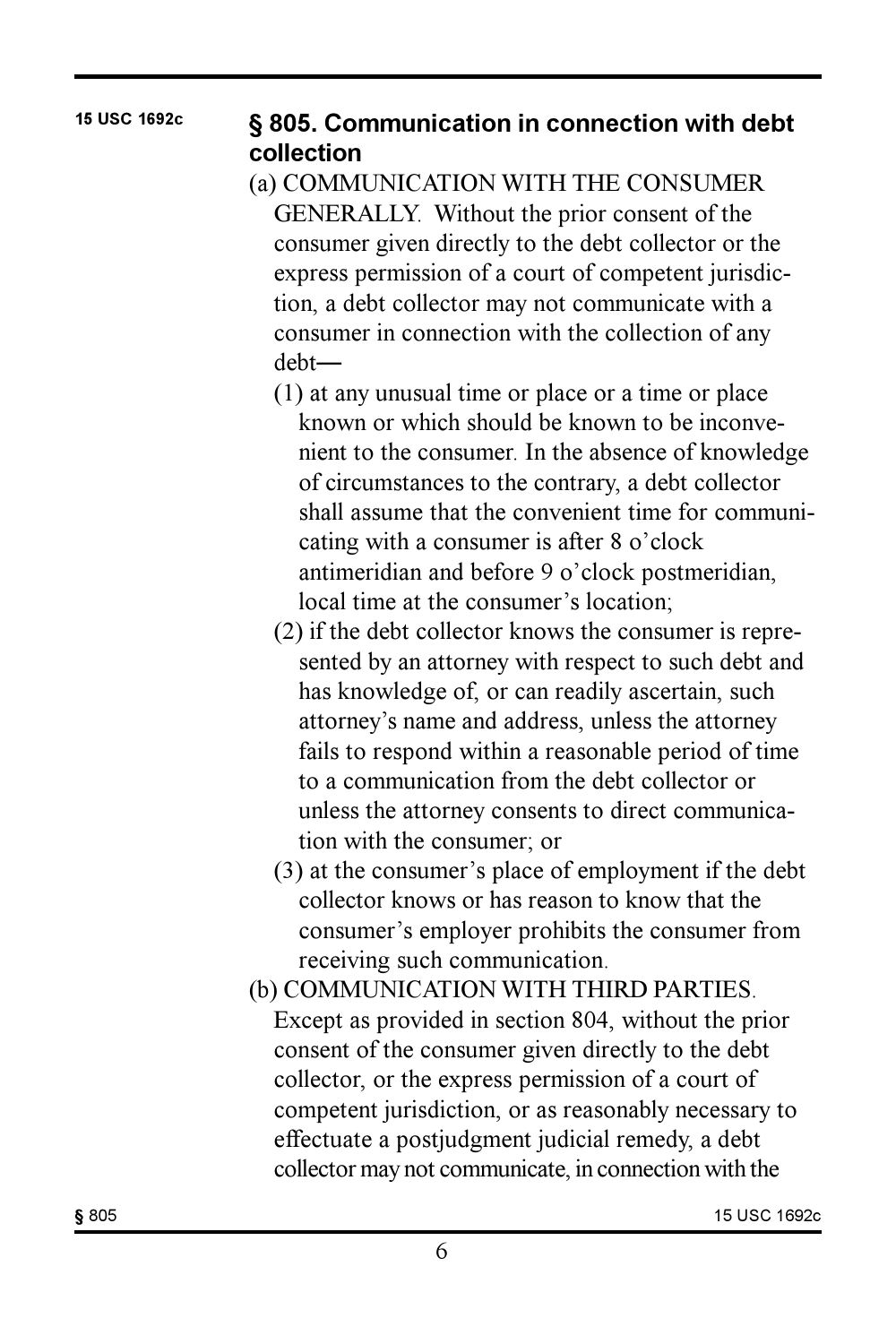collection of any debt, with any person other than a consumer, his attorney, a consumer reporting agency if otherwise permitted by law, the creditor, the attorney of the creditor, or the attorney of the debt collector.

- (c) CEASING COMMUNICATION. If a consumer notifies a debt collector in writing that the consumer refuses to pay a debt or that the consumer wishes the debt collector to cease further communication with the consumer, the debt collector shall not communicate further with the consumer with respect to such debt, except
	- $(1)$  to advise the consumer that the debt collector's further efforts are being terminated;
	- (2) to notify the consumer that the debt collector or creditor may invoke specified remedies which are ordinarily invoked by such debt collector or creditor; or
	- (3) where applicable, to notify the consumer that the debt collector or creditor intends to invoke a specified remedy.
- If such notice from the consumer is made by mail, notification shall be complete upon receipt.
- $(d)$  For the purpose of this section, the term "consumer" includes the consumer's spouse, parent (if the consumer is a minor), guardian, executor, or administrator.

# **§ 806. Harassment or abuse**

A debt collector may not engage in any conduct the natural consequence of which is to harass, oppress, or abuse any person in connection with the collection of a debt. Without limiting the general application of the foregoing, the following conduct is a violation of this section:

(1) The use or threat of use of violence or other criminal means to harm the physical person, reputation, or

**15 USC 1692d**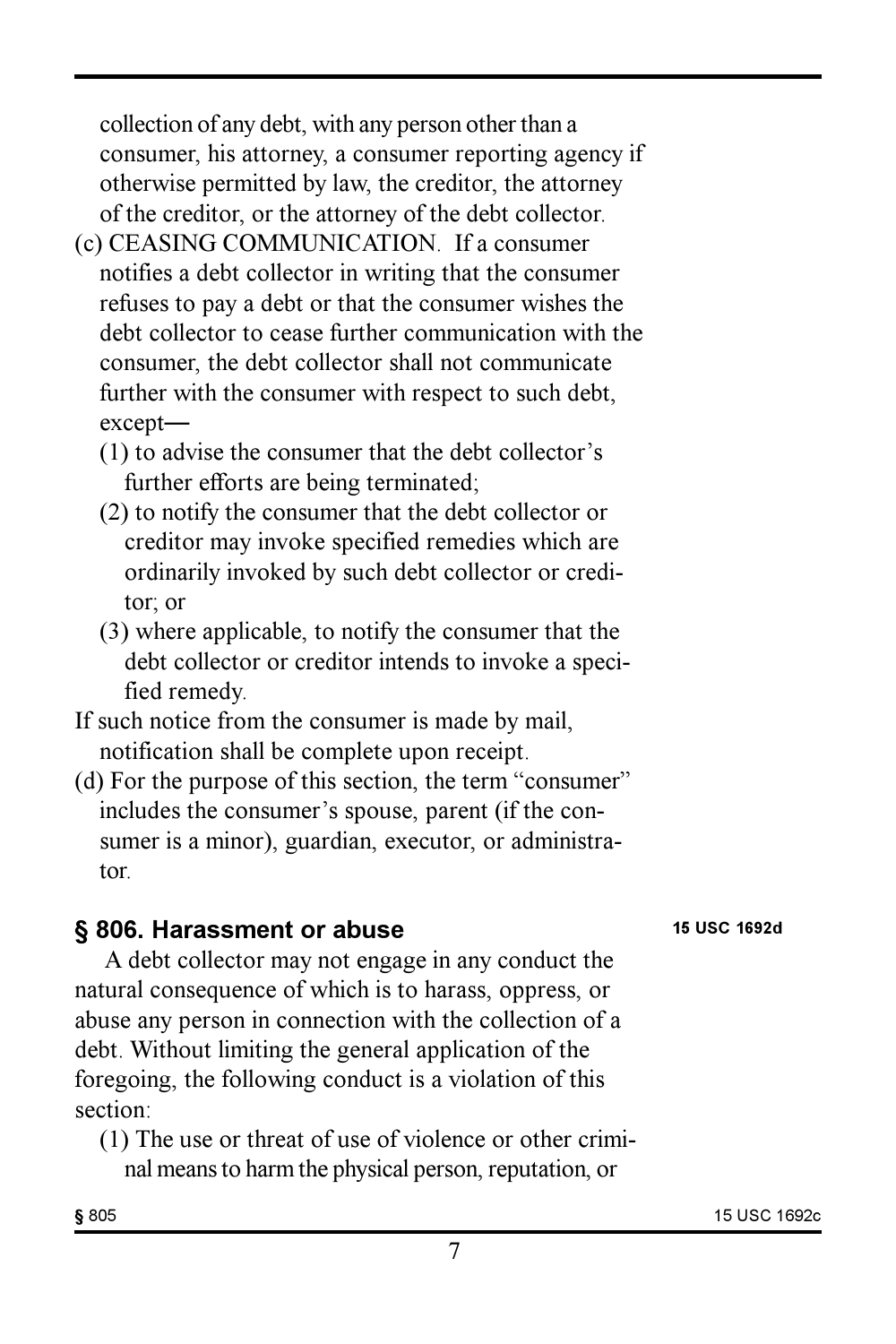property of any person.

- (2) The use of obscene or profane language or language the natural consequence of which is to abuse the hearer or reader.
- (3) The publication of a list of consumers who allegedly refuse to pay debts, except to a consumer reporting agency or to persons meeting the requirements of section  $603(f)$  or  $604(3)^1$  of this Act.
- (4) The advertisement for sale of any debt to coerce payment of the debt.
- (5) Causing a telephone to ring or engaging any person in telephone conversation repeatedly or continuously with intent to annoy, abuse, or harass any person at the called number.
- (6) Except as provided in section 804, the placement of telephone calls without meaningful disclosure of the caller's identity.

#### **15 USC 1692e**

## **§ 807. False or misleading representations**

A debt collector may not use any false, deceptive, or misleading representation or means in connection with the collection of any debt. Without limiting the general application of the foregoing, the following conduct is a violation of this section:

- (1) The false representation or implication that the debt collector is vouched for, bonded by, or affiliated with the United States or any State, including the use of any badge, uniform, or facsimile thereof.
- (2) The false representation of
	- (A) the character, amount, or legal status of any debt; or
	- (B) any services rendered or compensation which may be lawfully received by any debt collector for the collection of a debt.

 $1$  So in original; however, should read " $604(a)(3)$ ."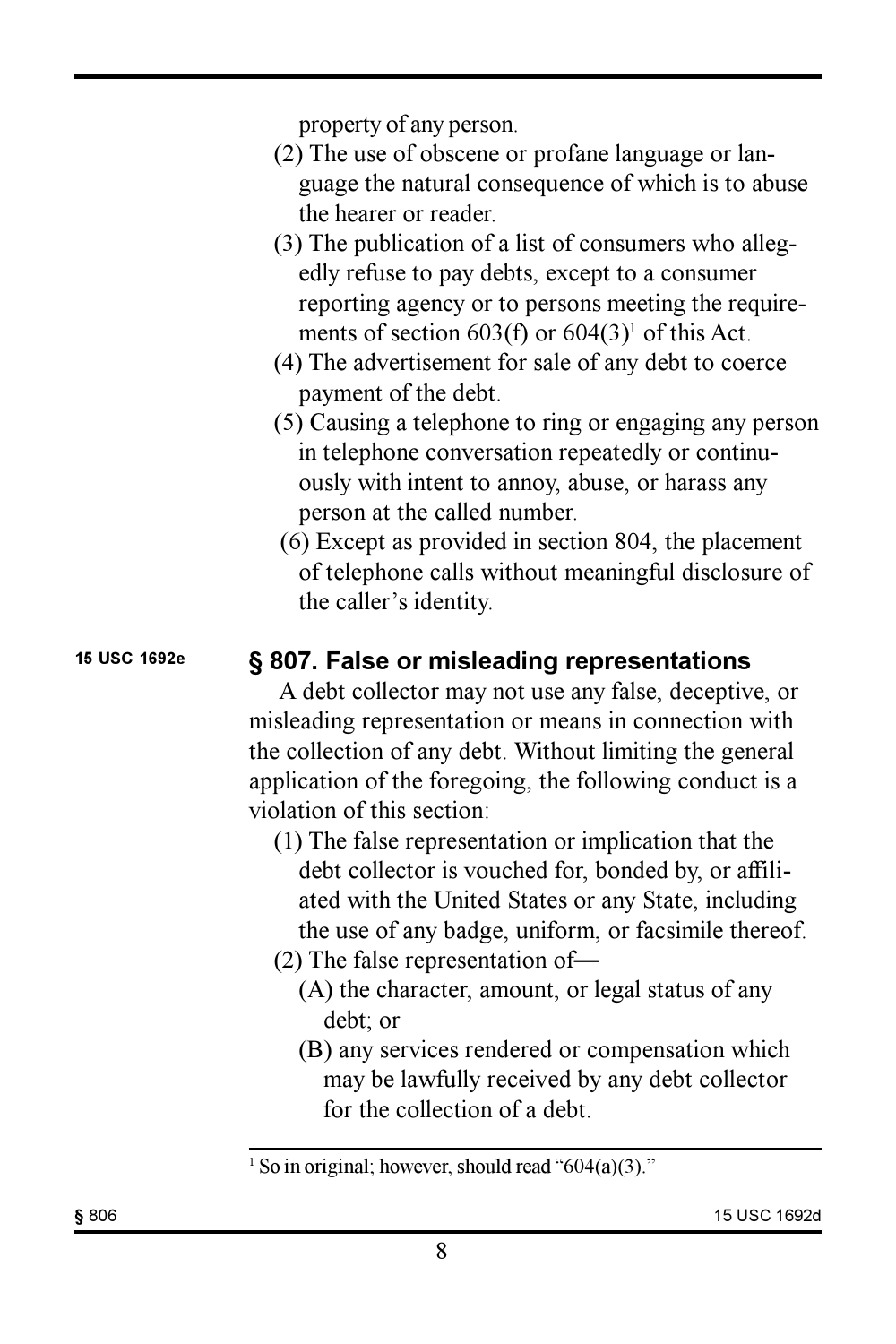- (3) The false representation or implication that any individual is an attorney or that any communication is from an attorney.
- (4) The representation or implication that nonpayment of any debt will result in the arrest or imprisonment of any person or the seizure, garnishment, attachment, or sale of any property or wages of any person unless such action is lawful and the debt collector or creditor intends to take such action.
- (5) The threat to take any action that cannot legally be taken or that is not intended to be taken.
- (6) The false representation or implication that a sale, referral, or other transfer of any interest in a debt shall cause the consumer to
	- (A) lose any claim or defense to payment of the debt; or
	- (B) become subject to any practice prohibited by this title.
- (7) The false representation or implication that the consumer committed any crime or other conduct in order to disgrace the consumer.
- (8) Communicating or threatening to communicate to any person credit information which is known or which should be known to be false, including the failure to communicate that a disputed debt is disputed.
- (9) The use or distribution of any written communication which simulates or is falsely represented to be a document authorized, issued, or approved by any court, official, or agency of the United States or any State, or which creates a false impression as to its source, authorization, or approval.
- (10) The use of any false representation or deceptive means to collect or attempt to collect any debt or to obtain information concerning a consumer.
- (11) The failure to disclose in the initial written com-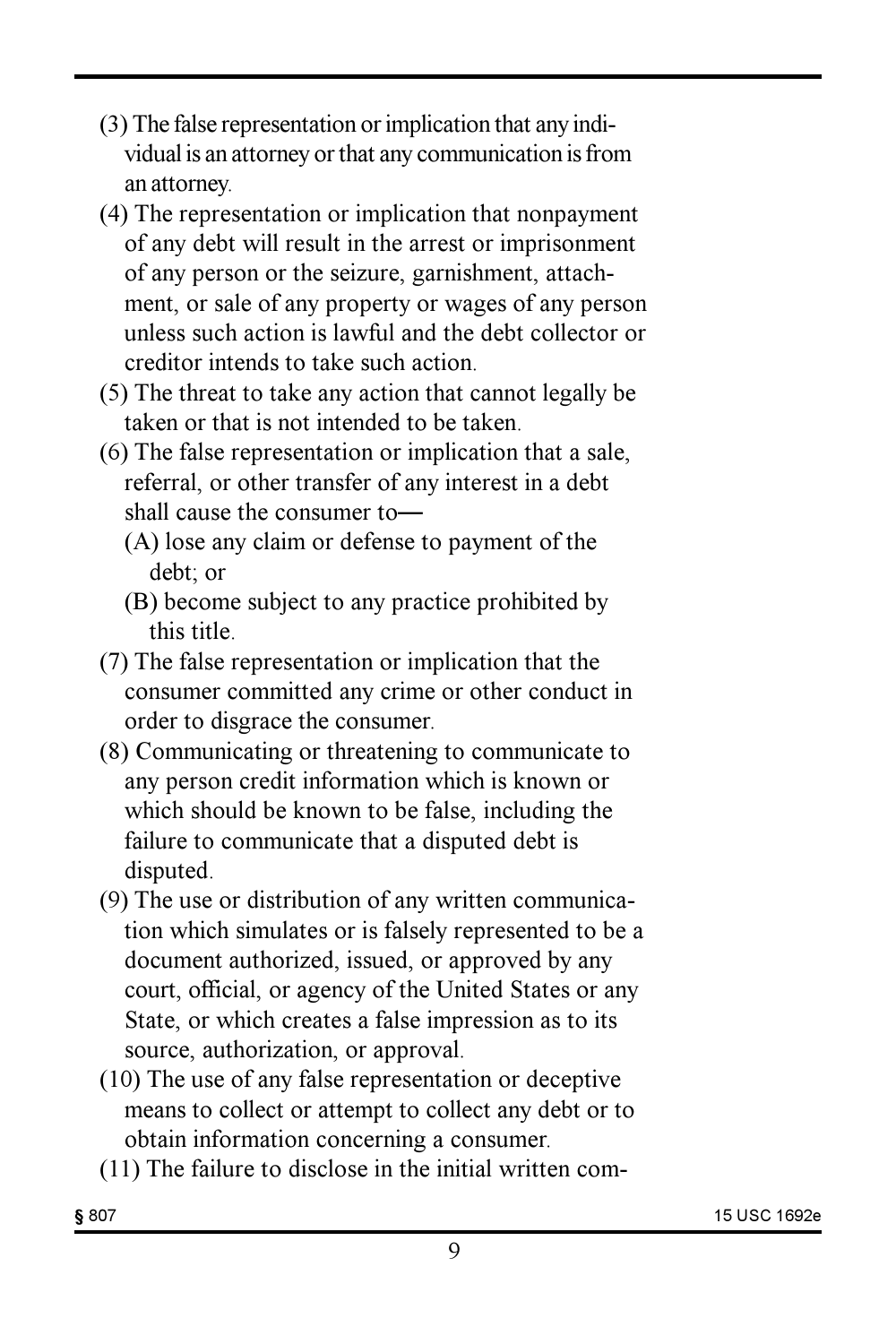munication with the consumer and, in addition, if the initial communication with the consumer is oral, in that initial oral communication, that the debt collector is attempting to collect a debt and that any information obtained will be used for that purpose, and the failure to disclose in subsequent communications that the communication is from a debt collector, except that this paragraph shall not apply to a formal pleading made in connection with a legal action.

- (12) The false representation or implication that accounts have been turned over to innocent purchasers for value.
- (13) The false representation or implication that documents are legal process.
- (14) The use of any business, company, or organization name other than the true name of the debt collector's business, company, or organization.
- (15) The false representation or implication that documents are not legal process forms or do not require action by the consumer.
- (16) The false representation or implication that a debt collector operates or is employed by a consumer reporting agency as defined by section 603(f) of this Act.

#### **15 USC 1692f**

## **§ 808. Unfair practices**

A debt collector may not use unfair or unconscionable means to collect or attempt to collect any debt. Without limiting the general application of the foregoing, the following conduct is a violation of this section:

- (1) The collection of any amount (including any interest, fee, charge, or expense incidental to the principal obligation) unless such amount is expressly authorized by the agreement creating the debt or permitted by law.
- (2) The acceptance by a debt collector from any person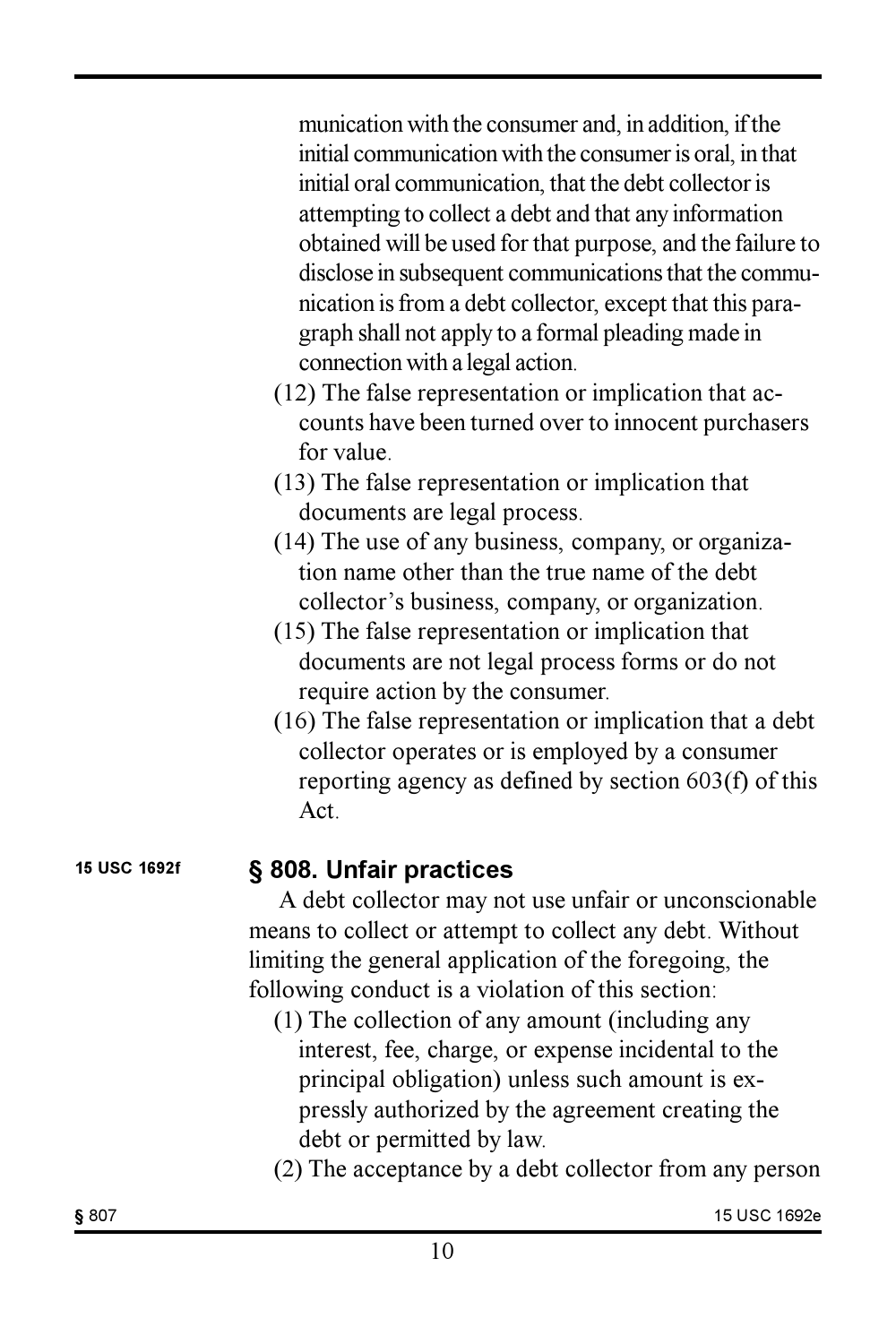of a check or other payment instrument postdated by more than five days unless such person is notified in writing of the debt collector's intent to deposit such check or instrument not more than ten nor less than three business days prior to such deposit.

- (3) The solicitation by a debt collector of any postdated check or other postdated payment instrument for the purpose of threatening or instituting criminal prosecution.
- (4) Depositing or threatening to deposit any postdated check or other postdated payment instrument prior to the date on such check or instrument.
- (5) Causing charges to be made to any person for communications by concealment of the true propose of the communication. Such charges include, but are not limited to, collect telephone calls and telegram fees.
- (6) Taking or threatening to take any nonjudicial action to effect dispossession or disablement of property if
	- (A) there is no present right to possession of the property claimed as collateral through an enforceable security interest;
	- (B) there is no present intention to take possession of the property; or
	- (C) the property is exempt by law from such dispossession or disablement.
- (7) Communicating with a consumer regarding a debt by post card.
- (8) Using any language or symbol, other than the debt collector's address, on any envelope when communicating with a consumer by use of the mails or by telegram, except that a debt collector may use his business name if such name does not indicate that he is in the debt collection business.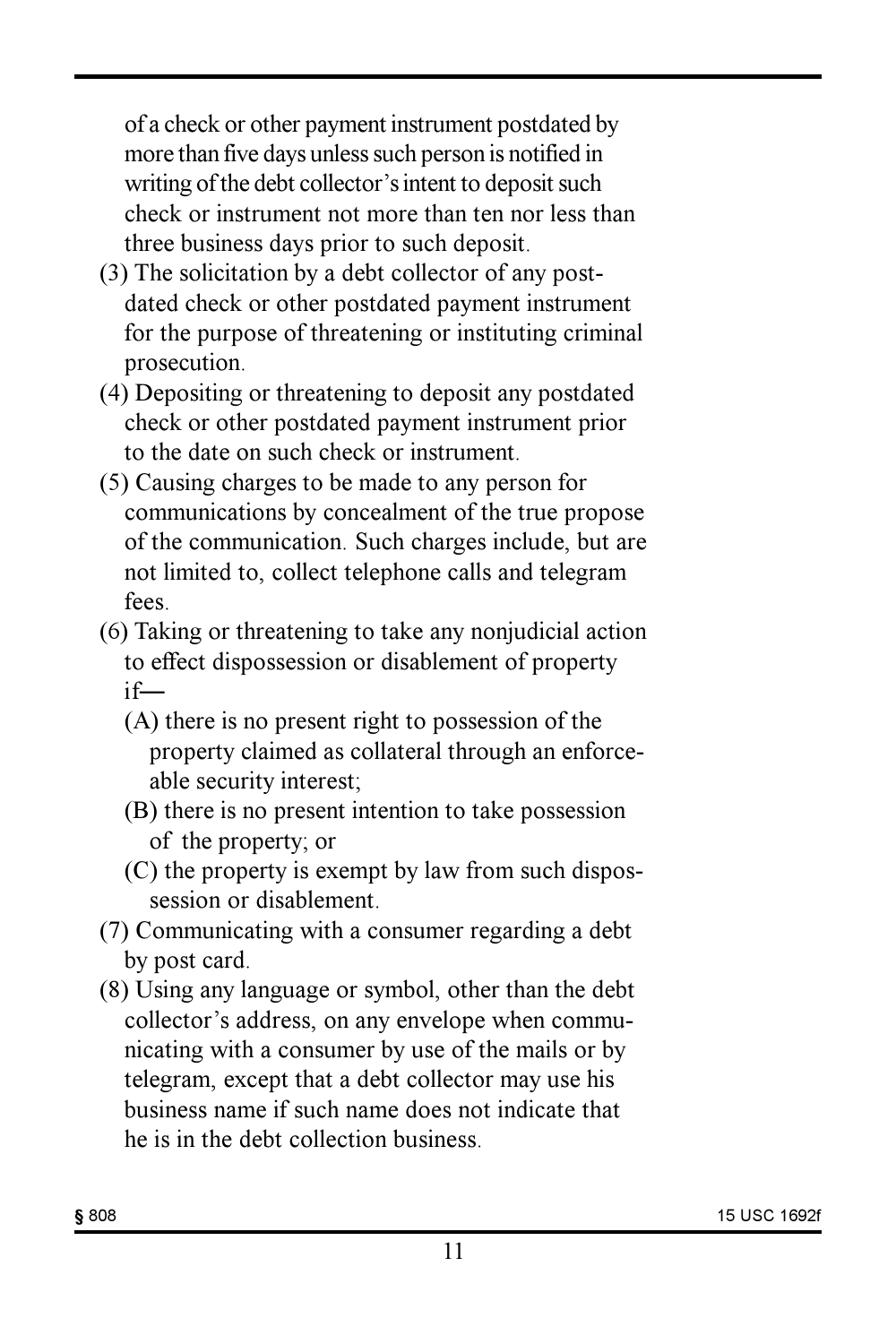#### **15 USC 1692g**

### **§ 809. Validation of debts**

- (a) Within five days after the initial communication with a consumer in connection with the collection of any debt, a debt collector shall, unless the following information is contained in the initial communication or the consumer has paid the debt, send the consumer a written notice containing
	- (1) the amount of the debt;
	- (2) the name of the creditor to whom the debt is owed;
	- (3) a statement that unless the consumer, within thirty days after receipt of the notice, disputes the validity of the debt, or any portion thereof, the debt will be assumed to be valid by the debt collector;
	- (4) a statement that if the consumer notifies the debt collector in writing within the thirty-day period that the debt, or any portion thereof, is disputed, the debt collector will obtain verification of the debt or a copy of a judgment against the consumer and a copy of such verification or judgment will be mailed to the consumer by the debt collector; and
	- $(5)$  a statement that, upon the consumer's written request within the thirty-day period, the debt collector will provide the consumer with the name and address of the original creditor, if different from the current creditor.
- (b) If the consumer notifies the debt collector in writing within the thirty-day period described in subsection (a) that the debt, or any portion thereof, is disputed, or that the consumer requests the name and address of the original creditor, the debt collector shall cease collection of the debt, or any disputed portion thereof, until the debt collector obtains verification of the debt or any copy of a judgment, or the name and address of the original creditor, and a copy of such verification or judgment, or name and address of the original creditor, is mailed to the consumer by the debt collector.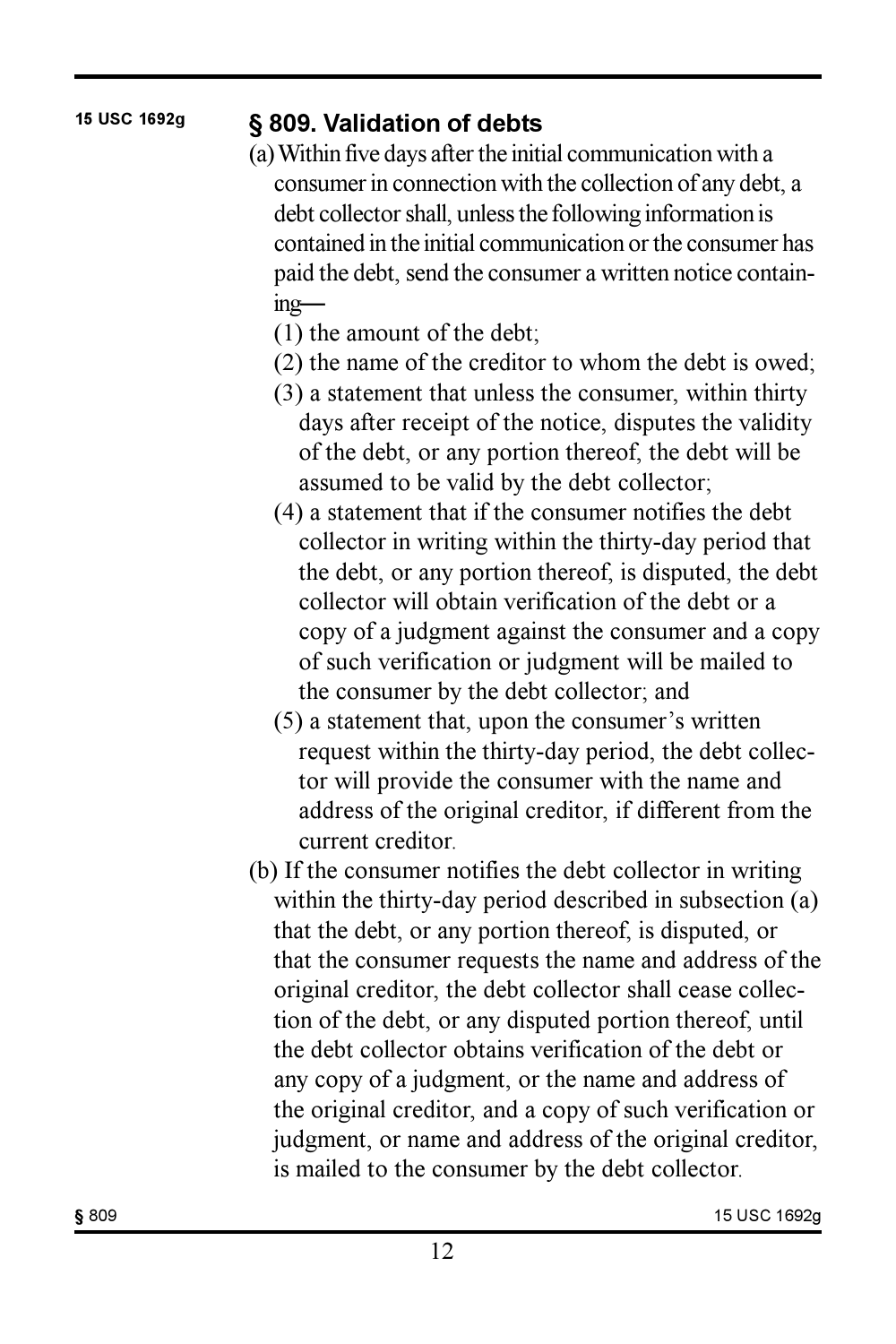**15 USC 1692j**

(c) The failure of a consumer to dispute the validity of a debt under this section may not be construed by any court as an admission of liability by the consumer.

# **§ 810. Multiple debts**

If any consumer owes multiple debts and makes any single payment to any debt collector with respect to such debts, such debt collector may not apply such payment to any debt which is disputed by the consumer and, where applicable, shall apply such payment in accordance with the consumer's directions.

# **§ 811. Legal actions by debt collectors**

- (a) Any debt collector who brings any legal action on a debt against any consumer shall-
	- (1) in the case of an action to enforce an interest in real property securing the consumer's obligation, bring such action only in a judicial district or similar legal entity in which such real property is located; or
	- (2) in the case of an action not described in paragraph (1), bring such action only in the judicial district or similar legal entity
		- (A) in which such consumer signed the contract sued upon; or
		- (B) in which such consumer resides at the commencement of the action.
- (b) Nothing in this title shall be construed to authorize the bringing of legal actions by debt collectors.

## **§ 812. Furnishing certain deceptive forms**

(a) It is unlawful to design, compile, and furnish any form knowing that such form would be used to create the false belief in a consumer that a person other than the creditor of such consumer is participating in the collection of or in an attempt to collect a debt such consumer allegedly owes such creditor, when in fact

**15 USC 1692h**

**15 USC 1692i**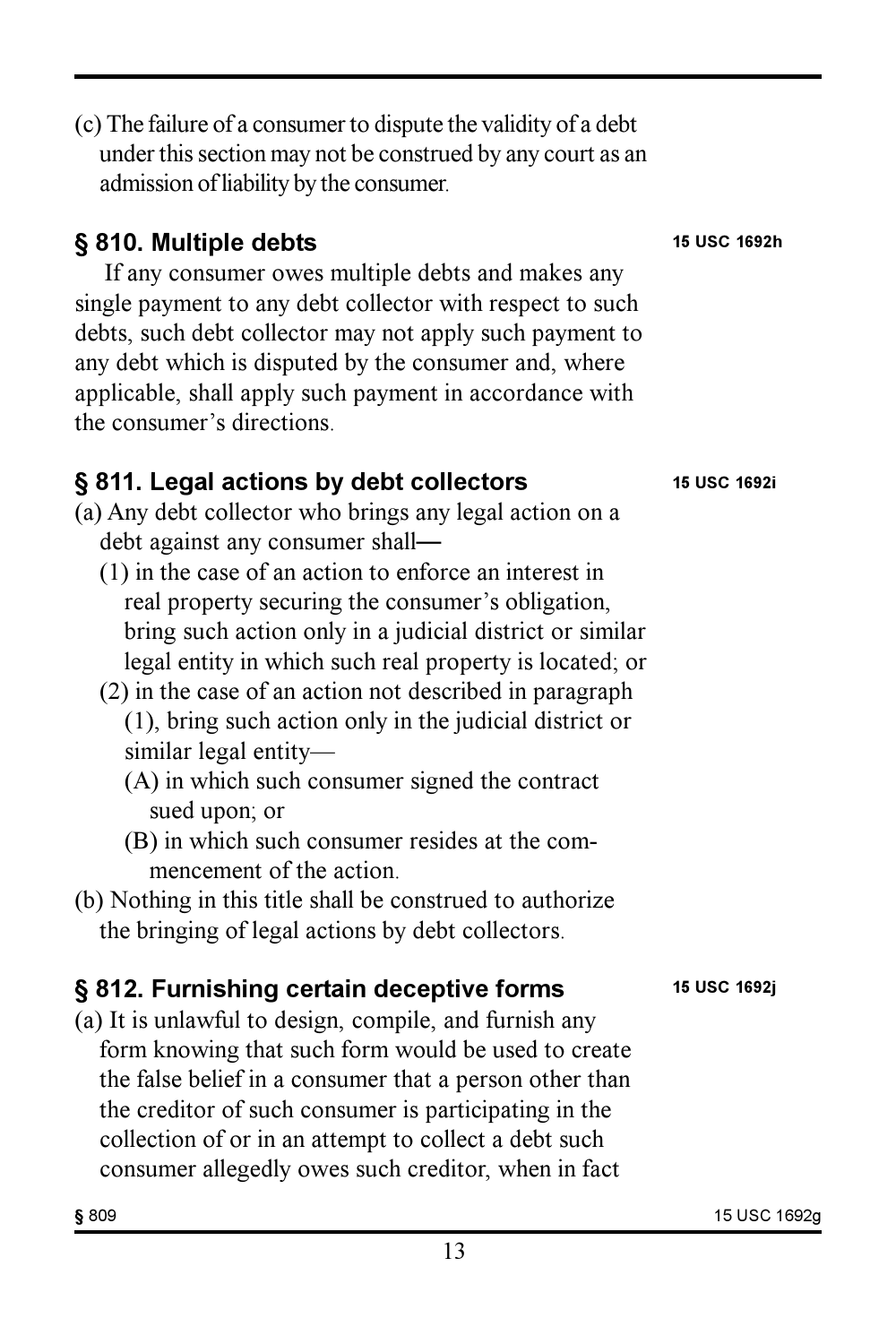such person is not so participating.

(b) Any person who violates this section shall be liable to the same extent and in the same manner as a debt collector is liable under section 813 for failure to comply with a provision of this title.

#### **§ 813. Civil liability 15 USC 1692k**

- (a) Except as otherwise provided by this section, any debt collector who fails to comply with any provision of this title with respect to any person is liable to such person in an amount equal to the sum of
	- (1) any actual damage sustained by such person as a result of such failure;
	- (2) (A) in the case of any action by an individual, such additional damages as the court may allow, but not exceeding \$1,000; or
	- (B) in the case of a class action, (i) such amount for each named plaintiff as could be recovered under subparagraph  $(A)$ , and  $(ii)$  such amount as the court may allow for all other class members, without regard to a minimum individual recovery, not to exceed the lesser of \$500,000 or 1 per centum of the net worth of the debt collector; and
	- (3) in the case of any successful action to enforce the foregoing liability, the costs of the action, together with a reasonable attorney's fee as determined by the court. On a finding by the court that an action under this section was brought in bad faith and for the purpose of harassment, the court may award to the defendant attorney's fees reasonable in relation to the work expended and costs.
- (b) In determining the amount of liability in any action under subsection (a), the court shall consider, among other relevant factors
	- (1) in any individual action under subsection  $(a)(2)(A)$ , the frequency and persistence of noncompliance by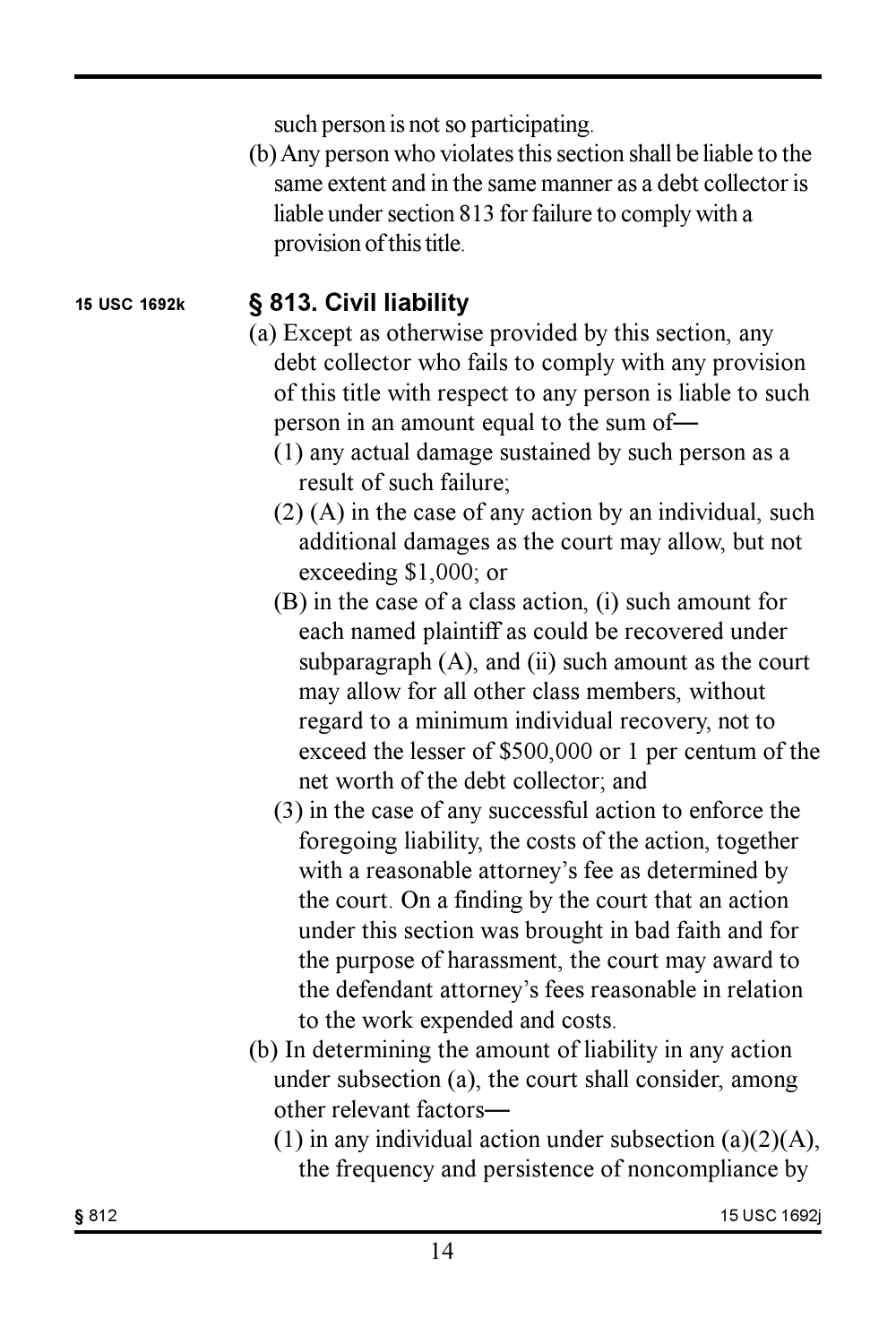the debt collector, the nature of such noncompliance, and the extent to which such noncompliance was intentional; or

- (2) in any class action under subsection  $(a)(2)(B)$ , the frequency and persistence of noncompliance by the debt collector, the nature of such noncompliance, the resources of the debt collector, the number of persons adversely affected, and the extent to which the debt collector's noncompliance was intentional.
- (c) A debt collector may not be held liable in any action brought under this title if the debt collector shows by a preponderance of evidence that the violation was not intentional and resulted from a bona fide error notwithstanding the maintenance of procedures reasonably adapted to avoid any such error.
- (d) An action to enforce any liability created by this title may be brought in any appropriate United States district court without regard to the amount in controversy, or in any other court of competent jurisdiction, within one year from the date on which the violation occurs.
- (e) No provision of this section imposing any liability shall apply to any act done or omitted in good faith in conformity with any advisory opinion of the Commission, notwithstanding that after such act or omission has occurred, such opinion is amended, rescinded, or determined by judicial or other authority to be invalid for any reason.

# **§ 814. Administrative enforcement**

(a) Compliance with this title shall be enforced by the Commission, except to the extend that enforcement of the requirements imposed under this title is specifically committed to another agency under subsection (b). For purpose of the exercise by the Commission of its functions and powers under the Federal Trade

**15 USC 1692***l*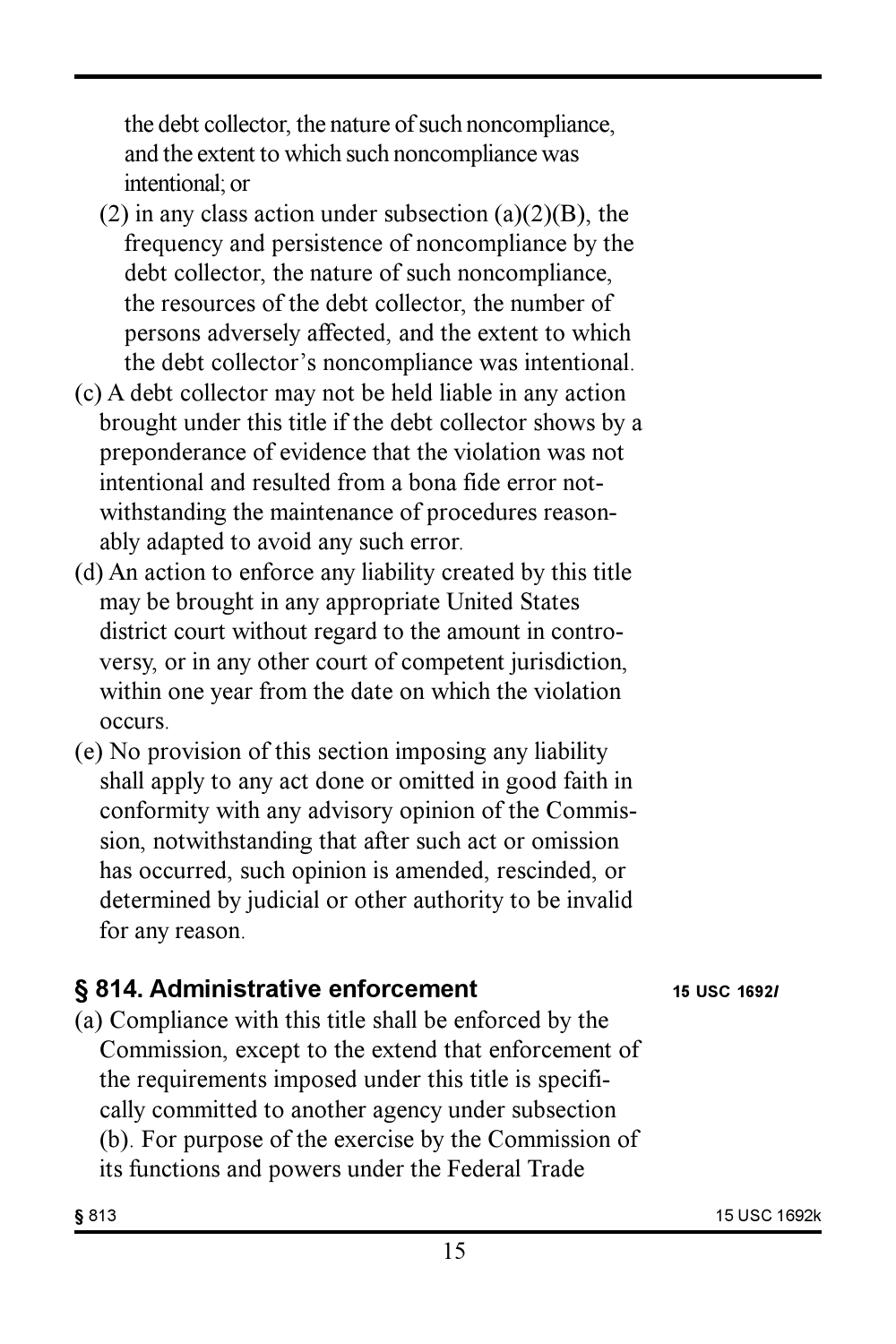Commission Act, a violation of this title shall be deemed an unfair or deceptive act or practice in violation of that Act. All of the functions and powers of the Commission under the Federal Trade Commission Act are available to the Commission to enforce compliance by any person with this title, irrespective of whether that person is engaged in commerce or meets any other jurisdictional tests in the Federal Trade Commission Act, including the power to enforce the provisions of this title in the same manner as if the violation had been a violation of a Federal Trade Commission trade regulation rule.

- (b) Compliance with any requirements imposed under this title shall be enforced under
	- (1) section 8 of the Federal Deposit Insurance Act, in the case of
		- (A) national banks, by the Comptroller of the Currency;
		- (B) member banks of the Federal Reserve System (other than national banks), by the Federal Reserve Board; and
		- (C) banks the deposits or accounts of which are insured by the Federal Deposit Insurance Corporation (other than members of the Federal Reserve System), by the Board of Directors of the Federal Deposit Insurance Corporation;
	- (2) section 5(d) of the Home Owners Loan Act of 1933, section 407 of the National Housing Act, and sections 6(i) and 17 of the Federal Home Loan Bank Act, by the Federal Home Loan Bank Board (acting directing or through the Federal Savings and Loan Insurance Corporation), in the case of any institution subject to any of those provisions;
	- (3) the Federal Credit Union Act, by the Administrator of the National Credit Union Administration with respect to any Federal credit union;
	- (4) subtitle IV of Title 49, by the Interstate Commerce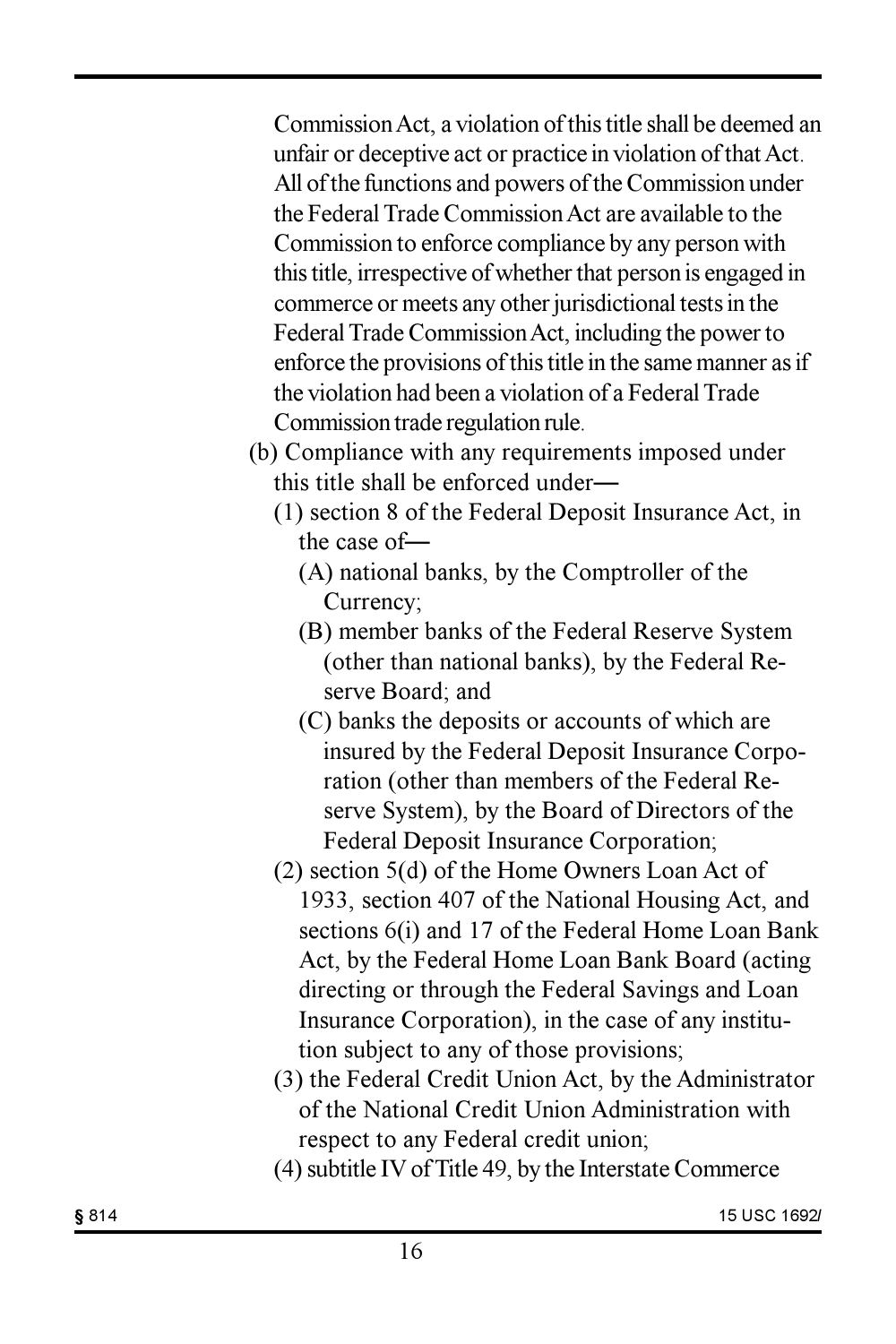Commission with respect to any common carrier subject to such subtitle;

- (5) the Federal Aviation Act of 1958, by the Secretary of Transportation with respect to any air carrier or any foreign air carrier subject to that Act; and
- (6) the Packers and Stockyards Act, 1921 (except as provided in section 406 of that Act), by the Secretary of Agriculture with respect to any activities subject to that Act.
- (c) For the purpose of the exercise by any agency referred to in subsection (b) of its powers under any Act referred to in that subsection, a violation of any requirement imposed under this title shall be deemed to be a violation of a requirement imposed under that Act. In addition to its powers under any provision of law specifically referred to in subsection (b), each of the agencies referred to in that subsection may exercise, for the purpose of enforcing compliance with any requirement imposed under this title any other authority conferred on it by law, except as provided in subsection (d).
- (d) Neither the Commission nor any other agency referred to in subsection (b) may promulgate trade regulation rules or other regulations with respect to the collection of debts by debt collectors as defined in this title.

#### **§ 815. Reports to Congress by the Commission 15 USC 1692m**

(a) Not later than one year after the effective date of this title and at one-year intervals thereafter, the Commission shall make reports to the Congress concerning the administration of its functions under this title, including such recommendations as the Commission deems necessary or appropriate. In addition, each report of the Commission shall include its assessment of the extent to which compliance with this title is being achieved

**§** 814 15 USC 1692*l*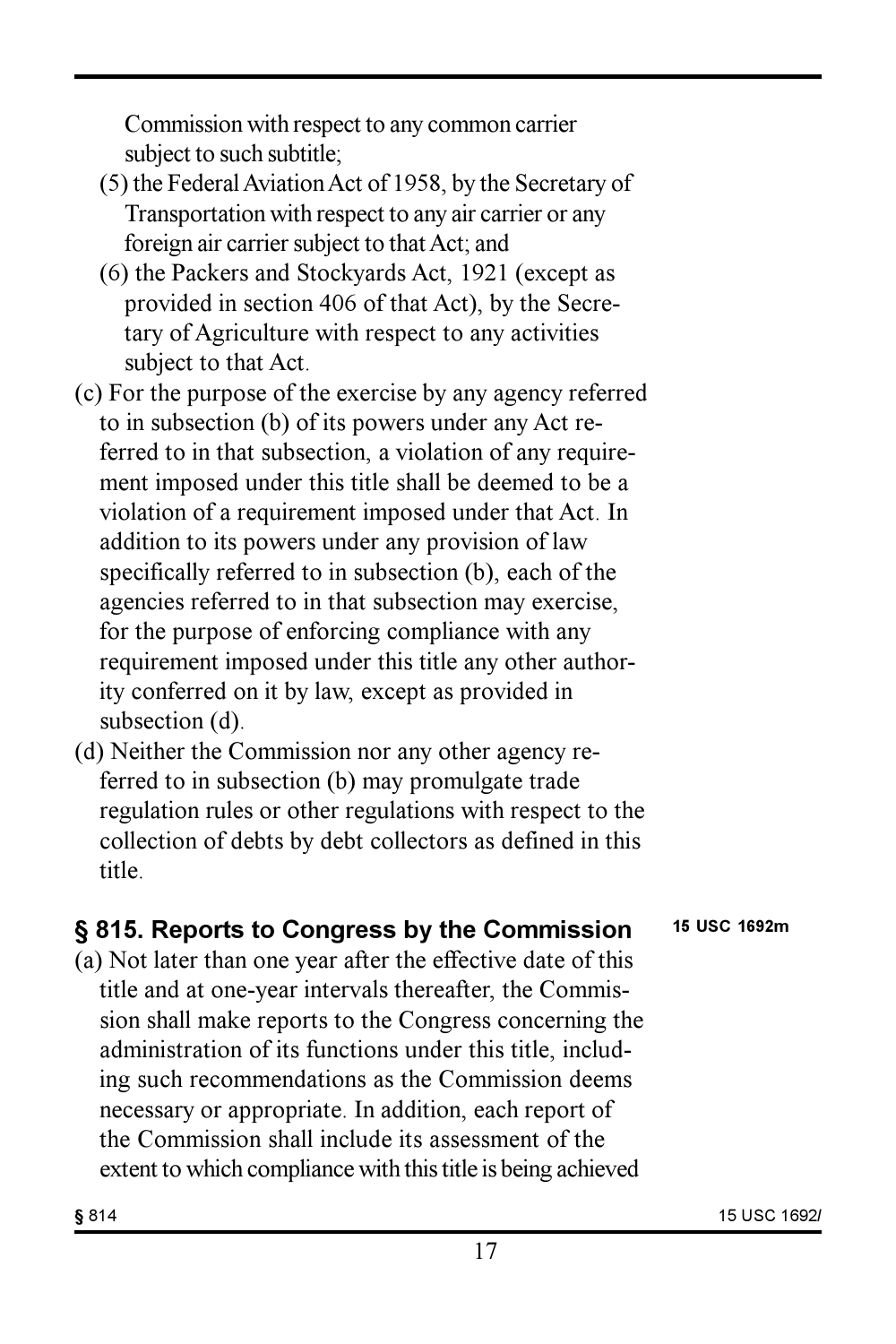and a summary of the enforcement actions taken by the Commission under section 814 of this title.

(b) In the exercise of its functions under this title, the Commission may obtain upon request the views of any other Federal agency which exercises enforcement functions under section 814 of this title.

#### **§ 816. Relation to State laws 15 USC 1692n**

This title does not annul, alter, or affect, or exempt any person subject to the provisions of this title from complying with the laws of any State with respect to debt collection practices, except to the extent that those laws are inconsistent with any provision of this title, and then only to the extent of the inconsistency. For purposes of this section, a State law is not inconsistent with this title if the protection such law affords any consumer is greater than the protection provided by this title.

#### **§ 817. Exemption for State regulation 15 USC 1692o**

The Commission shall by regulation exempt from the requirements of this title any class of debt collection practices within any State if the Commission determines that under the law of that State that class of debt collection practices is subject to requirements substantially similar to those imposed by this title, and that there is adequate provision for enforcement.

**15 USC 1692 note**

#### **§ 818. Effective date**

This title takes effect upon the expiration of six months after the date of its enactment, but section 809 shall apply only with respect to debts for which the initial attempt to collect occurs after such effective date.

Approved September 20, 1977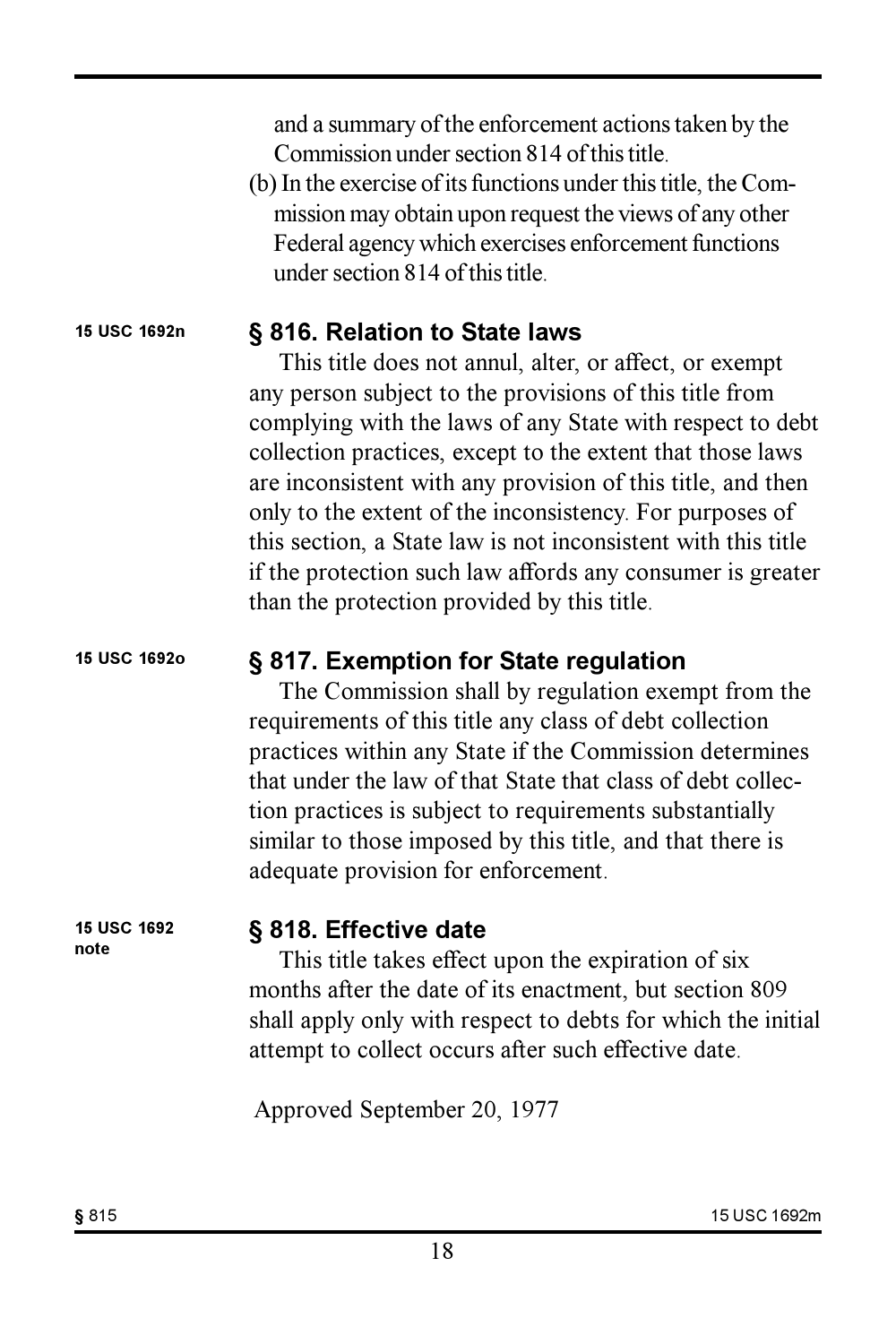## **LEGISLATIVE HISTORY:**

Public Law 95-109 [H.R. 5294] HOUSE REPORT No. 95-131 (Comm. on Banking, Finance, and Urban Affairs). SENATE REPORT No. 95-382 (Comm. on Banking, Housing, and Urban Affairs). CONGRESSIONAL RECORD, Vol. 123 (1977): Apr. 4, considered and passed House. Aug. 5, considered and passed Senate, amended. Sept. 8, House agreed to Senate amendment. WEEKLY COMPILATION OF PRESIDENTIAL DOCUMENTS, Vol. 13, No. 39: Sept. 20, Presidential statement.

## **AMENDMENTS:**

SECTION 621, SUBSECTIONS (b)(3), (b)(4) and (b)(5) were amended to transfer certain administrative enforcement responsibilities, pursuant to Pub. L. 95-473, § 3(b), Oct. 17, 1978. 92 Stat. 166; Pub. L. 95-630, Title V. § 501, November 10, 1978, 92 Stat. 3680; Pub. L. 98-443, § 9(h), Oct. 4, 1984, 98 Stat. 708.

SECTION 803, SUBSECTION (6), defining "debt collector," was amended to repeal the attorney at law exemption at former Section (6)(F) and to redesignate Section 803(6)(G) pursuant to Pub. L. 99-361, July 9, 1986, 100 Stat. 768. For legislative history, *see* H.R. 237, HOUSE RE-PORT No. 99-405 (Comm. on Banking, Finance and Urban Affairs). CONGRESSIONAL RECORD: Vol. 131 (1985): Dec. 2, considered and passed House. Vol. 132 (1986): June 26, considered and passed Senate.

SECTION 807, SUBSECTION (11), was amended to affect when debt collectors must state (a) that they are attempting to collect a debt and (b) that information obtained will be used for that purpose, pursuant to Pub. L. 104-208 § 2305, 110 Stat. 3009 (Sept. 30, 1996).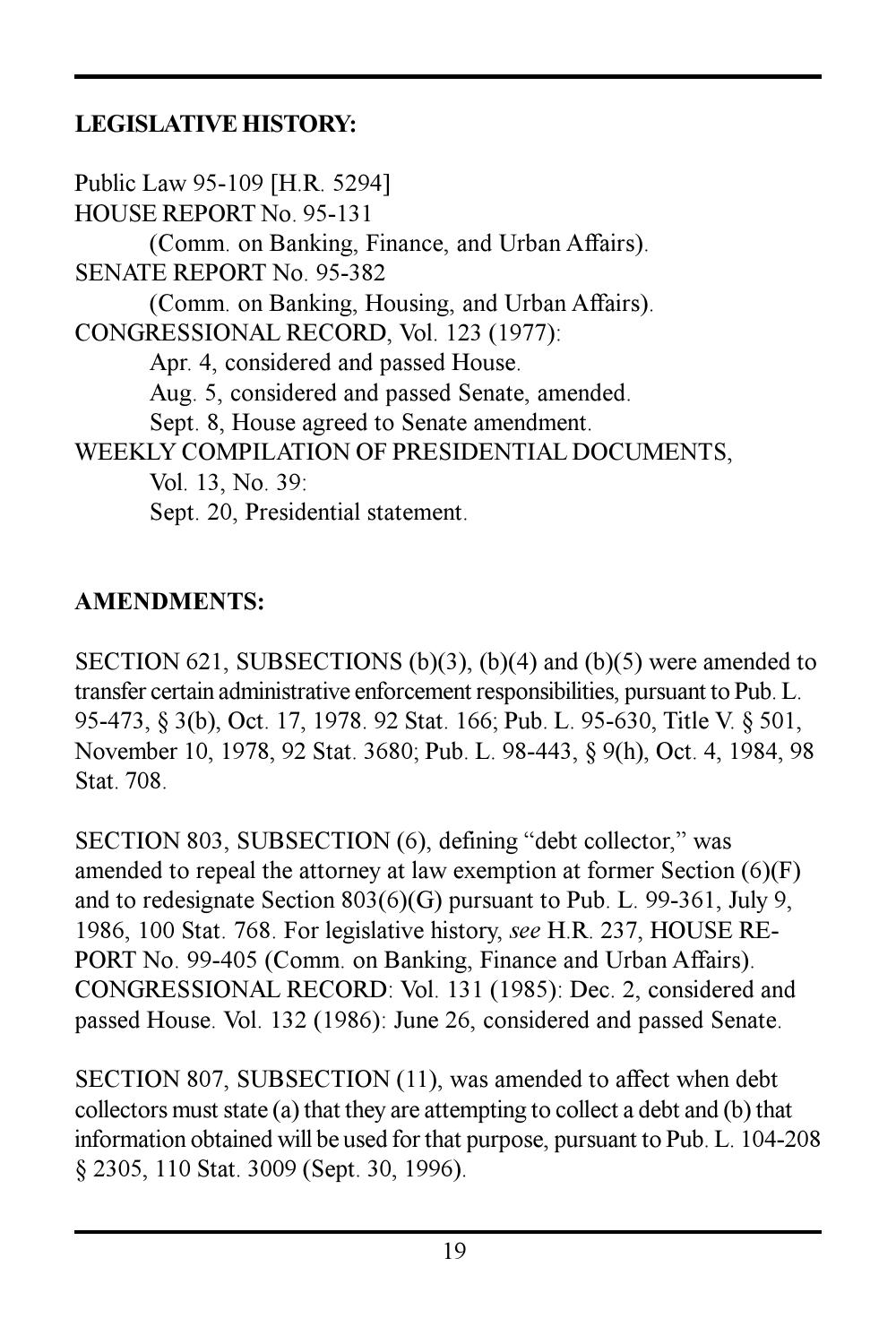Printed: 2/01